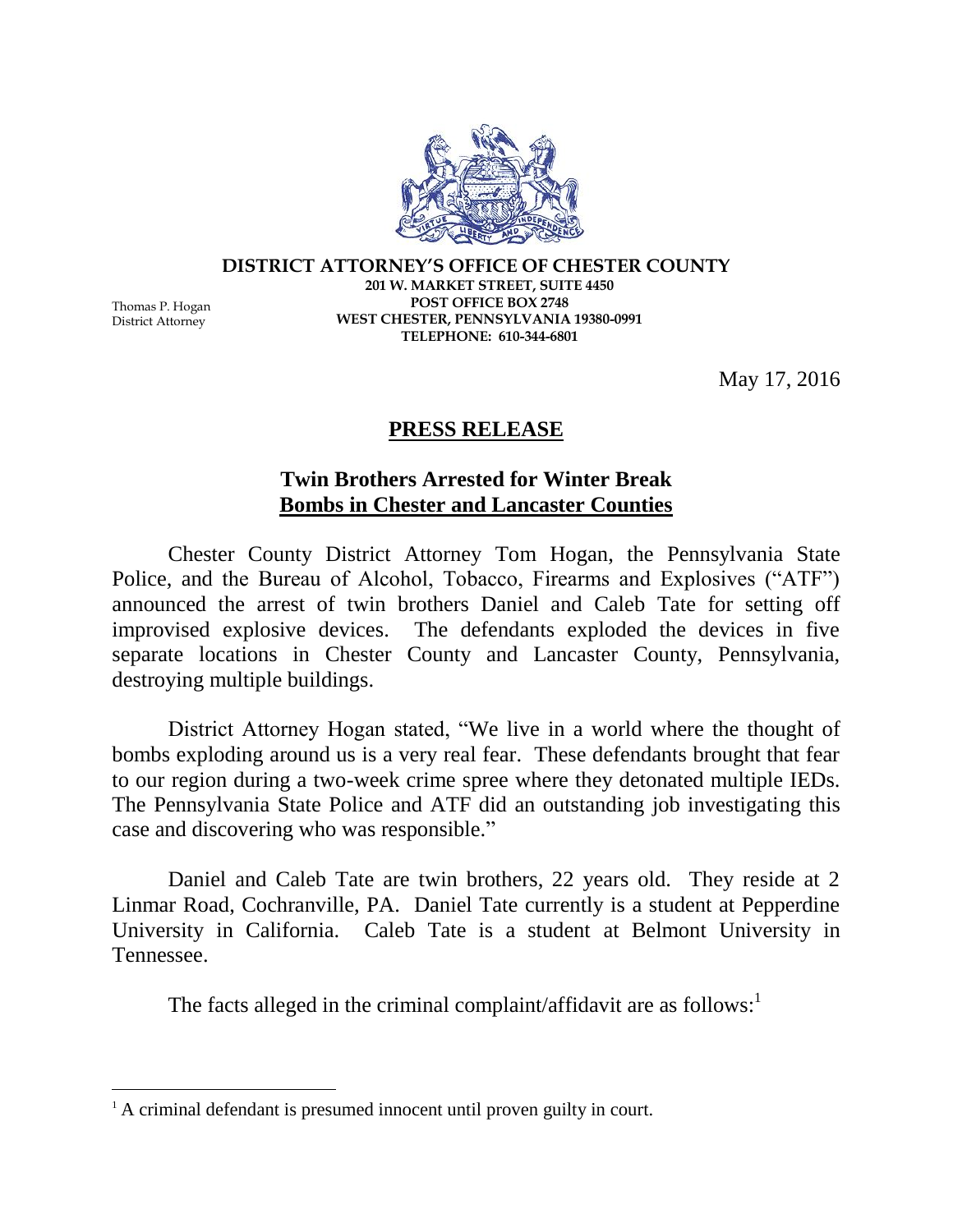In December of 2015, the defendants were home from school on winter break. The defendants constructed bombs out of various materials, including metal pipes, fuel containers, propane canisters, propane torch tips, and other items.

On December 20, 2015, the defendants started by blowing up a mailbox at 200 S. Friends Meetinghouse Road, Highland Township, Chester County. On December 22, 2015, the defendants detonated an IED in a wooded area in the 1800 block of Faggs Manor Road, Londonderry Township, Chester County. The defendants then escalated into detonating the bombs in buildings.

On December 30, 2015, the defendants exploded a pipe bomb in an Amish phone shed at 328 Bartville Road, Colerain Township, Lancaster County. An Amish phone shed or phone shanty is an enclosed building containing a phone used jointly by multiple Amish families, who do not permit phones in their homes. The phone shed was badly damaged.

On December 31, 2015, the defendants detonated an IED in an Amish produce shed at 905 May Post Office Road, Strasburg Township, Lancaster County. The shed was damaged in the explosion.

Later in the day of December 31, 2015, the defendants detonated another bomb in a well pump shed at 918 Ross Fording Road, West Fallowfield Township, Chester County. The building was destroyed.

No people were in any of the buildings when the explosions took place. The detonations could have injured or killed anybody who was present. The explosions generally happened in the early morning hours.

The Pennsylvania State Police and ATF investigated the bombings. The explosions took place in a tight cluster, within 12 miles in a rural area. Investigators then discovered video of the defendants shoplifting the materials for the IEDs from local stores. The defendants also charged some of the supplies to a debit/credit card in one defendant's name. Further investigation revealed more video evidence of the defendants purchasing the bomb material from a store in the area. In addition, investigators were able to match Daniel Tate's finger print from electrical tape recovered at one of the explosion scenes.

The defendants are charged with arson by explosion, arson by possession of explosive devices, conspiracy, theft, and related charges.